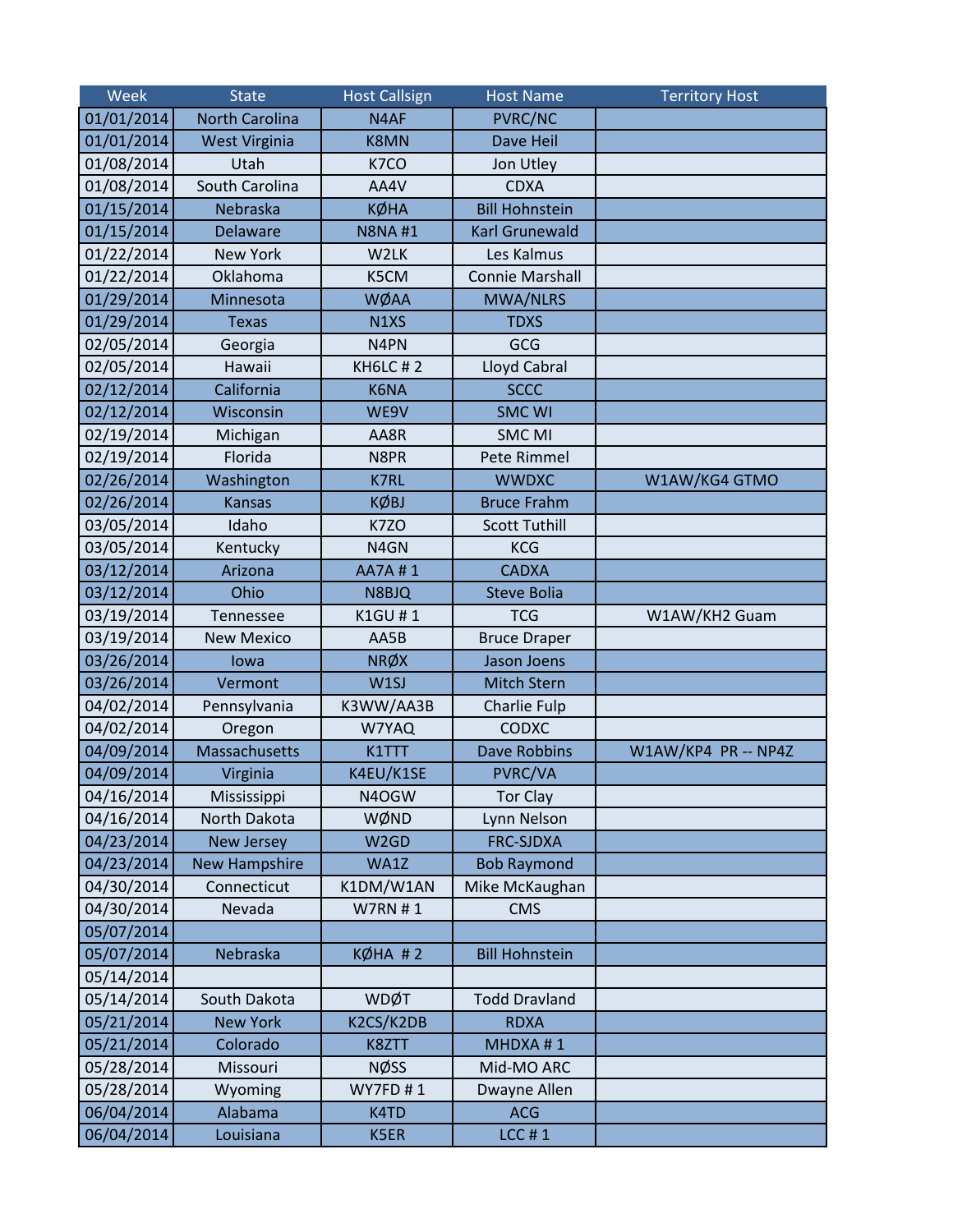| 06/11/2014 | Arkansas              | W5ZN              | <b>Team Zilla</b>     |                          |
|------------|-----------------------|-------------------|-----------------------|--------------------------|
| 06/11/2014 | Minnesota             | WØAA              | MWA/NLRS              |                          |
| 06/18/2014 | Alaska                | <b>KL7RA</b>      | <b>AK-Contesters</b>  |                          |
| 06/18/2014 | Montana               | KE7X              | <b>Fred Cady</b>      |                          |
| 06/25/2014 | Illinois              | K9CT              | Craig Thompson        |                          |
| 06/25/2014 | Maryland              | W3LPL             | Frank Donovan         |                          |
| 07/02/2014 | Wisconsin             | WØAIH/KB9S        | <b>Paul Bittner</b>   |                          |
| 07/02/2014 | Utah                  | K7CO              | <b>UDXA</b>           |                          |
| 07/09/2014 | Not Available         | <b>WRTC</b>       | <b>WRTC</b>           |                          |
| 07/09/2014 | <b>Not Available</b>  | <b>WRTC</b>       | <b>WRTC</b>           |                          |
| 07/16/2014 |                       |                   |                       |                          |
| 07/16/2014 | <b>South Carolina</b> | W <sub>4</sub> OC | Don Crain             |                          |
| 07/23/2014 | Indiana               | AJ9C/KE9I         | <b>SMC IN</b>         |                          |
| 07/23/2014 | Rhode Island          | W1XX              | CTRI#2                |                          |
| 07/30/2014 | South Dakota          | WØSD              | <b>Ed Gray</b>        |                          |
| 07/30/2014 | Kentucky              | KE4KY             | <b>Glenn Petri</b>    |                          |
| 08/06/2014 | Vermont               | W1SJ              | Mitch Stern           |                          |
| 08/06/2014 | New Jersey            | N <sub>2</sub> MM | <b>Carol Richards</b> |                          |
| 08/13/2014 |                       |                   |                       |                          |
| 08/13/2014 | Oklahoma              | W5CU              | <b>EARS</b>           |                          |
| 08/20/2014 | Ohio                  | K8MR              | <b>MRRC</b>           |                          |
| 08/20/2014 | North Dakota          | WØND              | Lynn Nelson           |                          |
| 08/27/2014 | Arizona               | <b>AA7A#2</b>     | <b>CADXA</b>          |                          |
| 08/27/2014 | <b>Maine</b>          | K1DG #1           | Doug Grant            |                          |
| 09/03/2014 | Tennessee             | <b>K1GU#2</b>     | <b>TCG</b>            |                          |
| 09/03/2014 | Oregon                | N7OU              | <b>WVDXC</b>          |                          |
| 09/10/2014 | Colorado              | K8ZTT             | <b>Dick Williams</b>  |                          |
| 09/10/2014 | <b>Texas</b>          | K5OT/K5TR         | Larry Hammel          |                          |
| 09/10/2014 | <b>New Hampshire</b>  | WC1M              | <b>Dick Green</b>     |                          |
| 09/17/2014 | North Carolina        | N4YDU             | Nate Moreschi         |                          |
| 09/17/2014 | Connecticut           | KB1H              | <b>Barnstormers</b>   |                          |
| 09/24/2014 | <b>New Mexico</b>     | N <sub>2</sub> IC | <b>Steve London</b>   |                          |
| 09/24/2014 | Idaho                 | K7ZO #2           | <b>Scott Tuthill</b>  |                          |
| 10/01/2014 | Alaska                | <b>KL7RA</b>      | North Pole CG         | W1AW/3 DC KE3X           |
| 10/01/2014 | California            | W1SRD             | <b>NCCC</b>           |                          |
| 10/08/2014 | Virginia              | K4ZW/K4EU         | <b>PVRC VA</b>        | $KHØ - AHOJ$             |
| 10/08/2014 | Missouri              | <b>NØAX</b>       | <b>Ward Silver</b>    | $KHØ - AHOJ$             |
| 10/15/2014 | Michigan              | KT8X              | Mad River             | $KHØ - AHOJ$             |
| 10/15/2014 | Alabama               | <b>K4TD#2</b>     | <b>ACG</b>            | $KH\phi - AHOJ$          |
| 10/22/2014 | Nevada                | <b>W7RN #2</b>    | <b>CMS</b>            |                          |
| 10/22/2014 | <b>West Virginia</b>  | W8HC              | <b>Hal Turley</b>     |                          |
| 10/29/2014 | Wyoming               | WY7FD             | Dwayne Allen          | W1AW/KP2 VI -- NP2X/K9VV |
| 10/29/2014 | Massachusetts         | W1EBI             | George Harlem         |                          |
| 11/05/2014 | Washington            | <b>KB7HDX</b>     | <b>Mark Tharp</b>     | KH8 -- N9NS              |
| 11/05/2014 | <b>Kansas</b>         | <b>KØRU</b>       | <b>Rob Underwood</b>  | KH8 -- N9NS              |
| 11/12/2014 | Rhode Island          | W1XX              | John Lindholm         | KH8 -- N9NS              |
| 11/12/2014 | Mississippi           | N4OGW #2          | <b>Tor Clay</b>       | KH8 -- N9NS              |